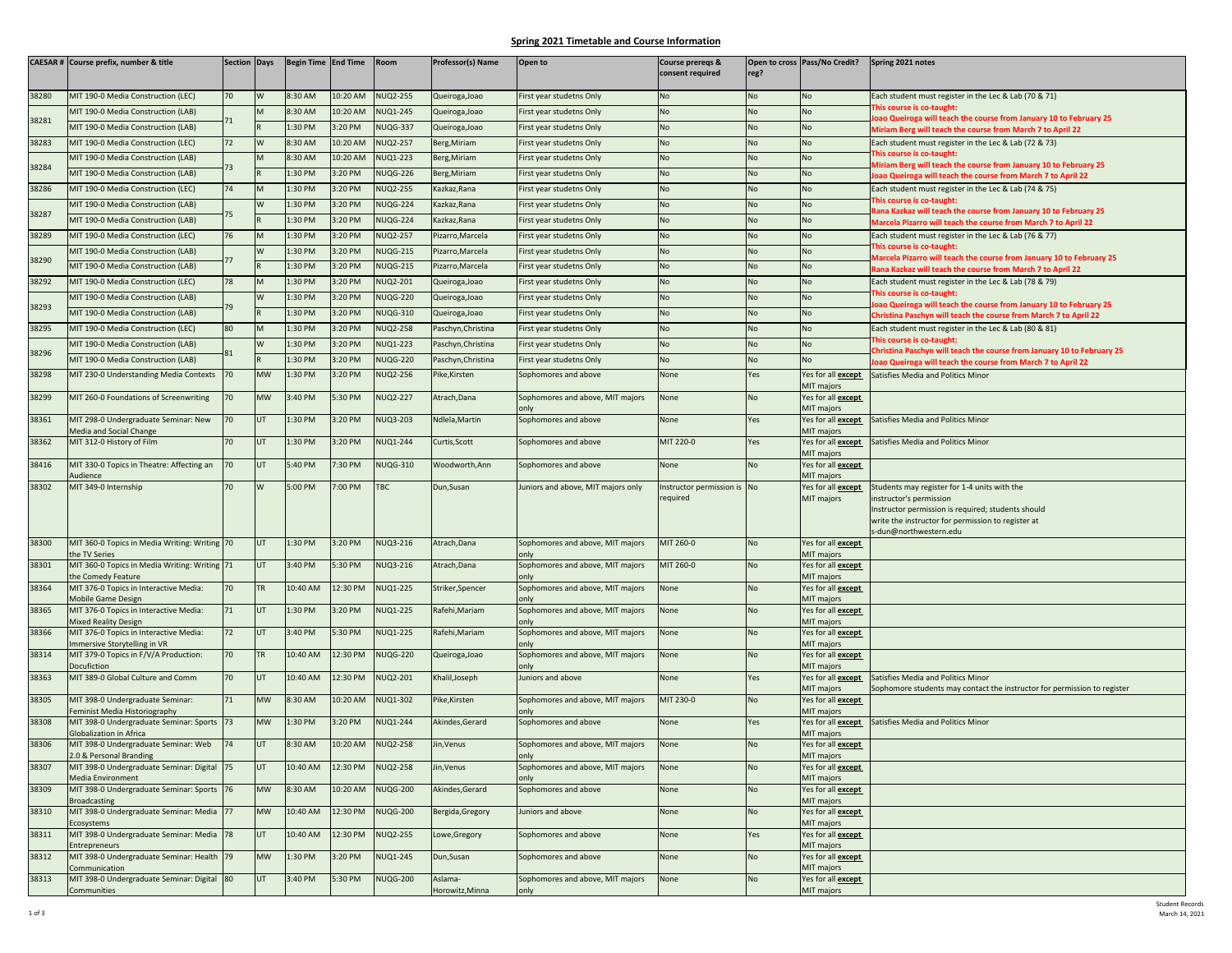## **Spring 2021 Timetable and Course Information**

|       | CAESAR # Course prefix, number & title                                                   | Section Days |                      | Begin Time End Time |                                                        | Room            | Professor(s) Name  | Open to                                                                 | <b>Course prereqs &amp;</b>                            |                            | Open to cross Pass/No Credit?           | Spring 2021 notes                                                                |
|-------|------------------------------------------------------------------------------------------|--------------|----------------------|---------------------|--------------------------------------------------------|-----------------|--------------------|-------------------------------------------------------------------------|--------------------------------------------------------|----------------------------|-----------------------------------------|----------------------------------------------------------------------------------|
|       |                                                                                          |              |                      |                     |                                                        |                 |                    |                                                                         | consent required                                       | reg?                       |                                         |                                                                                  |
| 38367 | MIT 398-0 Undergraduate Seminar: Crisis<br>Communication                                 | 81           | UT                   | 8:30 AM             | 10:20 AM                                               | <b>NUQ1-302</b> | Ndlela, Martin     | Sophomores and above                                                    | None                                                   | Yes                        | Yes for all <b>except</b><br>MIT majors | Satisfies Media and Politics Minor                                               |
| 38368 | MIT 398-0 Undergraduate Seminar:<br><b>Communication Skills</b>                          | 82           | <b>MW</b>            | 3:40 PM             | 5:30 PM                                                | <b>NUQ1-302</b> | Ndlela, Martin     | Sophomores and above, MIT majors                                        | None                                                   | No                         | Yes for all <b>except</b><br>MIT majors |                                                                                  |
| 38369 | MIT 398-0 Undergraduate Seminar:<br>nnovation in Media Industries                        | 83           | <b>MW</b>            | 8:30 AM             | 10:20 AM                                               | <b>NUQ3-203</b> | Bergida, Gregory   | Sophomores and above, MIT majors                                        | None                                                   | No                         | Yes for all <b>except</b><br>MIT majors |                                                                                  |
| 38370 | MIT 398-0 Undergraduate Seminar:<br>Leadership in Media Companies                        | 84           | <b>MW</b>            | 10:40 AM            | 12:30 PM                                               | <b>NUQ1-244</b> | Al-Emadi, Mohammed | Sophomores and above, MIT majors                                        | None                                                   | <b>No</b>                  | Yes for all except<br>MIT majors        |                                                                                  |
| 38371 | MIT 398-0 Undergraduate Seminar:                                                         | 85           | <b>MW</b>            | 3:40 PM             | 5:30 PM                                                | NUQ1-245        | El-Masri, Rania    | Sophomores and above                                                    | None                                                   | N <sub>0</sub>             | Yes for all <b>except</b>               |                                                                                  |
| 38321 | <b>Invironmental Communication</b><br>INTERDIS 201-0 Media and Society (LEC)             | 70           |                      | 1:30 PM             | 3:20 PM                                                | NUQG-337        | Akdenizli, Banu    | First year studetns Only                                                | No                                                     | <b>No</b>                  | MIT majors<br>No                        |                                                                                  |
| 38344 | INTERDIS 201-0 Media and Society (DIS)                                                   | 71           |                      | 1:30 PM             | 2:20 PM                                                | NUQG-337        | Akdenizli, Banu    | First year studetns Only                                                | No                                                     | <b>No</b>                  | No                                      | Each student must register in the Lec & one of the Disc (71 or 72)               |
| 38345 | INTERDIS 201-0 Media and Society (DIS)                                                   | 72           |                      | 2:40 PM             | 3:30 PM                                                | <b>NUQG-337</b> | Akdenizli, Banu    | First year studetns Only                                                | No                                                     | <b>No</b>                  | No                                      |                                                                                  |
| 38315 | <b>JOUR 101-0 Introduction to Journalism</b>                                             | 70           | MW                   |                     | 3:40 PM - 6:30 PM (M)                                  | )06             | Brown, Marci       | ABP students only                                                       | None                                                   | res, ABP                   | No                                      |                                                                                  |
| 38402 | <b>JOUR 301-1 News Gathering and</b>                                                     | 70           | <b>MW</b>            | 8:30 AM             | 2:30 PM - 3:20 PM (W)<br>10:20 AM                      | NUQ2-227        | Abusharif, Abraham | Sophomores, Journalism majors only                                      | <b>JOUR 201-0</b>                                      | students only<br><b>No</b> | No                                      |                                                                                  |
|       | Assessment                                                                               |              |                      |                     |                                                        |                 |                    |                                                                         |                                                        |                            |                                         |                                                                                  |
| 38411 | JOUR 301-1 News Gathering and<br>Assessment                                              | 71           | <b>MW</b>            | 1:30 PM             | 3:20 PM                                                | NUQ3-216        | Toppo, Gregory     | Sophomores, Journalism majors only                                      | <b>JOUR 201-0</b>                                      | <b>No</b>                  | No                                      |                                                                                  |
| 38412 | JOUR 301-1 News Gathering and<br><b>Assessment</b>                                       | 72           | <b>MW</b>            | 3:40 PM             | 5:30 PM                                                | <b>NUQ2-256</b> | Toppo,Gregory      | Sophomores, Journalism majors only                                      | <b>JOUR 201-0</b>                                      | <b>No</b>                  | <b>No</b>                               |                                                                                  |
| 38400 | JOUR 303-0 Audience Insight                                                              | 70           | MW                   | 8:30 AM             | 10:20 AM                                               | <b>NUQ2-201</b> | ugo-Ocando, Jairo  | Sophomores, Journalism majors only                                      | <b>JOUR 201-0</b>                                      | <b>No</b>                  | No                                      |                                                                                  |
| 38401 | JOUR 303-0 Audience Insight                                                              | 71           | <b>MW</b>            | $1:30$ PM           | $3:20$ PM                                              | <b>NUQG-200</b> | Berg, Miriam       | Sophomores, Journalism majors only                                      | <b>JOUR 201-0</b>                                      | N <sub>0</sub>             | <b>No</b>                               |                                                                                  |
| 38316 | <b>JOUR 342-0 Advanced Online Storytelling (</b><br>Veeks Lab) January 10 to February 11 | 70           | UTMW                 | 8:30 AM             | 11:20 AM                                               | NUQ1-243        | Pizarro, Marcela   | JOUR majors only, juniors and above.<br>For students going on residency | None                                                   | <b>No</b>                  | No                                      |                                                                                  |
| 38317 | <b>JOUR 345-0 Journalism Residency: News</b>                                             | 70           |                      |                     | Journalism Residency                                   |                 | Dedinsky, Mary     | JOUR majors only, juniors and above                                     | Must enroll and obtain a No                            |                            | P/NP only                               |                                                                                  |
|       |                                                                                          |              |                      |                     | February 14 to April 22                                |                 |                    |                                                                         | C or better in JOUR 342<br>0 and JOUR 390-0            |                            |                                         |                                                                                  |
|       |                                                                                          |              |                      |                     |                                                        |                 |                    |                                                                         | <b>Exploring Future Digital</b>                        |                            |                                         |                                                                                  |
| 38318 | JOUR 355-0 Journalism Rsdncy: Mag. Wrtng 70                                              |              |                      |                     | Journalism Residency                                   |                 | Dedinsky, Mary     | JOUR majors only, juniors and above                                     | lournalism<br>Must enroll and obtain a No              |                            | P/NP only                               |                                                                                  |
|       |                                                                                          |              |                      |                     | February 14 to April 22                                |                 |                    |                                                                         | C or better in JOUR 342                                |                            |                                         |                                                                                  |
|       |                                                                                          |              |                      |                     |                                                        |                 |                    |                                                                         | 0 and JOUR 390-0<br><b>Exploring Future Digital</b>    |                            |                                         |                                                                                  |
|       |                                                                                          |              |                      |                     |                                                        |                 |                    |                                                                         | <b>Journalism</b>                                      |                            |                                         |                                                                                  |
| 38319 | <b>JOUR 365-0 Journ. Rsdncy: Broadcast Rep.</b>                                          | 70           |                      |                     | Journalism Residency<br><b>February 14 to April 22</b> |                 | Dedinsky, Mary     | JOUR majors only, juniors and above                                     | Must enroll and obtain a No<br>C or better in JOUR 342 |                            | P/NP only                               |                                                                                  |
|       |                                                                                          |              |                      |                     |                                                        |                 |                    |                                                                         | 0 and JOUR 390-0                                       |                            |                                         |                                                                                  |
|       |                                                                                          |              |                      |                     |                                                        |                 |                    |                                                                         | <b>Exploring Future Digital</b><br>Journalism          |                            |                                         |                                                                                  |
| 38322 | <b>JOUR 390-0 Special Topics: Exploring Future 70</b>                                    |              |                      | <b>UMTW 1:30 PM</b> | 4:20 PM                                                | <b>NUQG-310</b> | Borges-Rey, Edd    | JOUR majors only, juniors and above.                                    | None                                                   | <b>No</b>                  | No                                      |                                                                                  |
|       | Digital Journ (5 Weeks Lab) January 10 to<br>ebruary 11                                  |              |                      |                     |                                                        |                 |                    | For students going on residency                                         |                                                        |                            |                                         |                                                                                  |
| 38323 | JOUR 390-0 Special Topics: Sports, Media & 71<br>iociety                                 |              | UT                   | 3:40 PM             | 5:30 PM                                                | NUQ2-201        | Lamay, Craig       | Sophomores and above                                                    | None                                                   | Yes                        | No                                      | Satisfies Media and Politics Minor                                               |
| 38303 | MIT 398-0 Undergraduate Seminar: Sports,                                                 | 70           | UT                   | 3:40 PM             | $30 P$ M                                               | NUQ2-201        | Lamay, Craig       | ophomores and above                                                     | None                                                   | es                         | Yes for all <b>except</b>               | <b>Satisfies Media and Politics Minor</b>                                        |
| 38324 | <b>Media &amp; Society</b><br>JOUR 390-0 Special Topics: Media and                       | 73           | <b>MW</b>            | 1:30 PM             | 3:20 PM                                                | NUQ3-203        | Abusharif, Abraham | Sophomores and above                                                    | None                                                   | Yes                        | <b>MIT</b> majors<br><b>No</b>          | Satisfies Media and Politics Minor and Middle East Studies Minor                 |
| 38304 | eligion<br>MIT 398-0 Undergraduate Seminar: Media                                        | 72           | WM                   | :30 PM              | $3:20$ PM                                              | <b>NUQ3-203</b> | Abusharif, Abraham | ophomores and above                                                     | None                                                   | es                         | Yes for all <b>except</b>               | Satisfies Media and Politics Minor and Middle East Studies Minor                 |
|       | <b>Ind Religion</b>                                                                      |              |                      |                     |                                                        |                 |                    |                                                                         |                                                        |                            | <b>MIT majors</b>                       |                                                                                  |
| 38373 | <b>RELIGION 242-0 Topics in Religion Studies:</b><br><b>Media and Religion</b>           | 71           | <b>MW</b>            | :30 PM              | $3:20$ PM                                              | NUQ3-203        | Abusharif, Abraham | Sophomores and above                                                    | <b>None</b>                                            | Yes                        | <b>No</b>                               | Satisfies Media and Politics Minor and Middle East Studies Minor                 |
| 38346 | <b>JOUR 390-0 Special Topics: Science and</b><br>Health Journalism                       | 74           | UT                   | 8:30 AM             | 10:20 AM                                               | <b>NUQG-200</b> | ugo-Ocando, Jairo  | Sophomores and above                                                    | None                                                   | No                         | No                                      |                                                                                  |
| 38413 | MIT 398-0 Undergraduate Seminar: Science 86<br>nd Health Journalism                      |              | JT.                  | <b>30 AM</b>        | $0:20$ AM                                              | <b>NUQG-200</b> | ugo-Ocando, Jairo  | ophomores and above                                                     | None                                                   | es                         | Yes for all <b>except</b><br>MIT major: |                                                                                  |
| 38347 | JOUR 390-0 Special Topics: Fashion<br>ournalism                                          | 75           | <b>MW</b>            | 10:40 AM            | 12:30 PM                                               | <b>NUQ1-225</b> | Paschyn, Christina | Sophomores and above                                                    | <b>JOUR 201-0</b>                                      | <b>No</b>                  | <b>No</b>                               |                                                                                  |
| 38320 | <b>JOUR 395-0 Strategic Communi. Residency</b>                                           | 70           | Journalism Residency |                     |                                                        |                 | Dedinsky, Mary     | JOUR majors only, juniors and above                                     | Must enroll and obtain a No                            |                            | P/NP only                               |                                                                                  |
|       |                                                                                          |              |                      |                     | <b>February 14 to April 22</b>                         |                 |                    |                                                                         | C or better in JOUR 342<br>0 and JOUR 390-0            |                            |                                         |                                                                                  |
|       |                                                                                          |              |                      |                     |                                                        |                 |                    |                                                                         | <b>Exploring Future Digital</b>                        |                            |                                         |                                                                                  |
| 38340 | STRATCOM 303-0 Introduction to Strategic 70                                              |              | <b>MW</b>            | 8:30 AM             | 10:20 AM                                               | NUQ1-300        | Allagui, Ilhem     | Students who have declared Stratcom                                     | ournalism<br>None                                      | Yes                        | No                                      | Students who have earned credit for IMC 330-0 or IMC 303 may not earn credit for |
|       | Comm                                                                                     |              |                      |                     |                                                        |                 |                    | Certificate and are sophomores and                                      |                                                        |                            |                                         | STRATCOM 303-0                                                                   |
|       |                                                                                          |              |                      |                     |                                                        |                 |                    | above                                                                   |                                                        |                            |                                         | Satisfies Strategic Communication Certificate                                    |